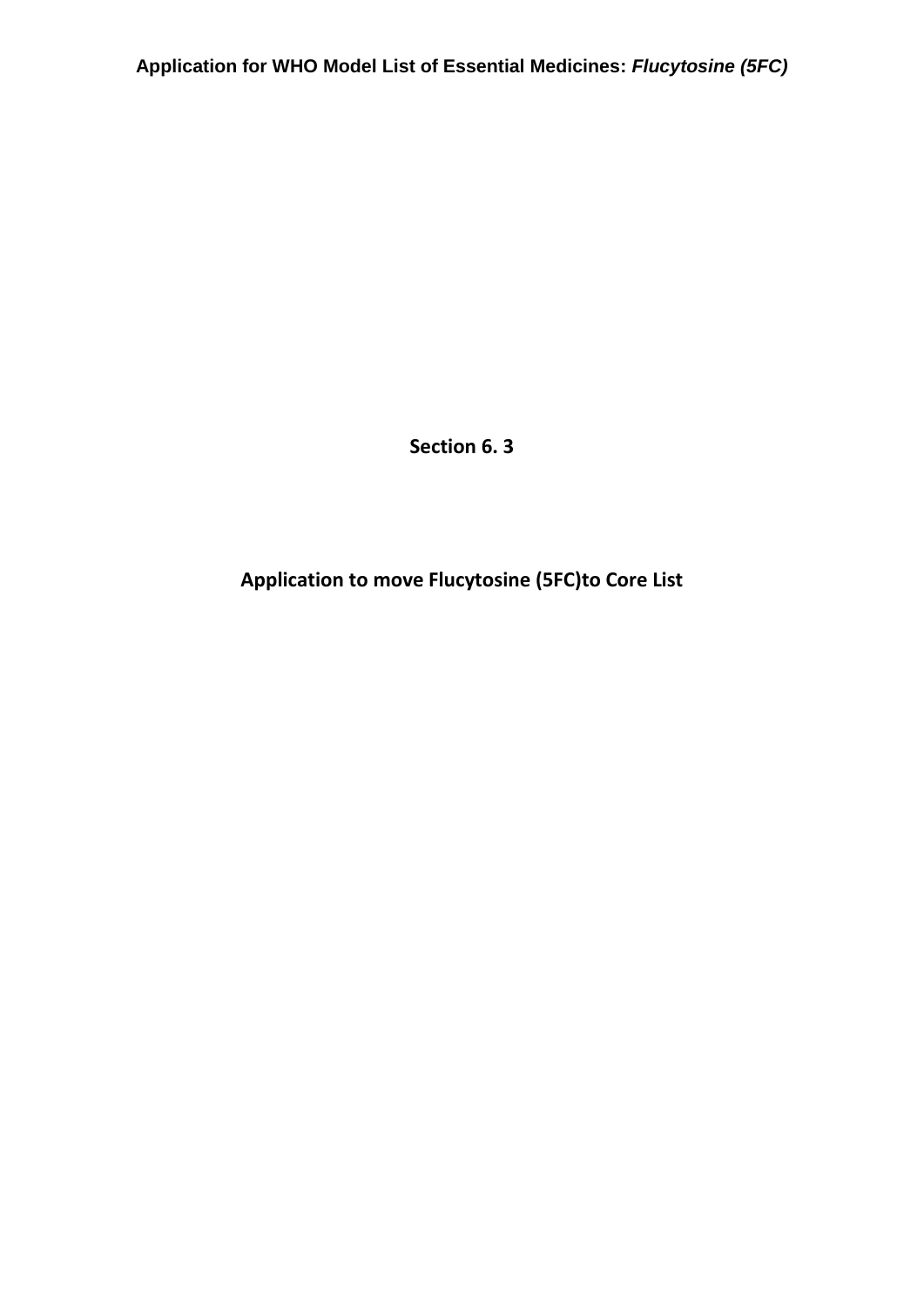# **Table of Contents**

| 2. Name of the focal point in WHO submitting or supporting the application3          |  |
|--------------------------------------------------------------------------------------|--|
| 3. Name of the organizations consulted and/or supporting the application3            |  |
| 4. International Nonproprietary Name (INN, generic name) of the medicine3            |  |
|                                                                                      |  |
|                                                                                      |  |
| 7. Whether listing is requested as an individual medicine or a therapeutic group 4   |  |
|                                                                                      |  |
|                                                                                      |  |
|                                                                                      |  |
|                                                                                      |  |
|                                                                                      |  |
|                                                                                      |  |
|                                                                                      |  |
|                                                                                      |  |
|                                                                                      |  |
| • Identification of variation in safety due to health systems and patient factors 10 |  |
|                                                                                      |  |
| 12. Summary of available data on comparative cost and cost-effectiveness11           |  |
|                                                                                      |  |
|                                                                                      |  |
|                                                                                      |  |
|                                                                                      |  |

## <span id="page-1-0"></span>**1. Summary statement of the proposal for inclusion, change or deletion**

This is a proposal for inclusion of flucytosine (5FC) as a WHO Essential Medication, essentially moving 5-FC from the *complimentary list* to the *essential list.*

Cryptococcal meningitis is the most common cause of meningitis in adults in sub-Saharan Africa, accounting for 20-25% of AIDS-related mortality [\[1\]](#page-13-1).

The principal reasons for requesting the inclusion of 5-FC in the WHO essential list are as follows:

- 1. 2011 WHO rapid advice for cryptococcal treatment recommend 5-FC in conjunction with Amphotericin B as first line induction therapy for cryptococcal meningitis. These recommendations are based on randomized controlled trial evidence which demonstrate that the combination of amphotericin B plus 5- FC provide the greatest survival benefit. (Table 2) Amphotericin alone does not provide as great of a survival benefit as amphotericin plus 5-FC.Where amphotericin B is unavailable, flucytosine plus fluconazole is the preferred induction antifungal regimen [\[2\]](#page-13-2).
- 2. Flucytosine is currently unavailable in Africa and Asia where cryptococcal disease burden is greatest [\[1\]](#page-13-1). Current cryptococcal meningitis mortality rates with widely available fluconazole monotherapy are unacceptably high (≥60% 10-week mortality). Flucytosine is a simple, off patent molecule that should be used in conjunction with amphotericin or fluconazole, in accordance with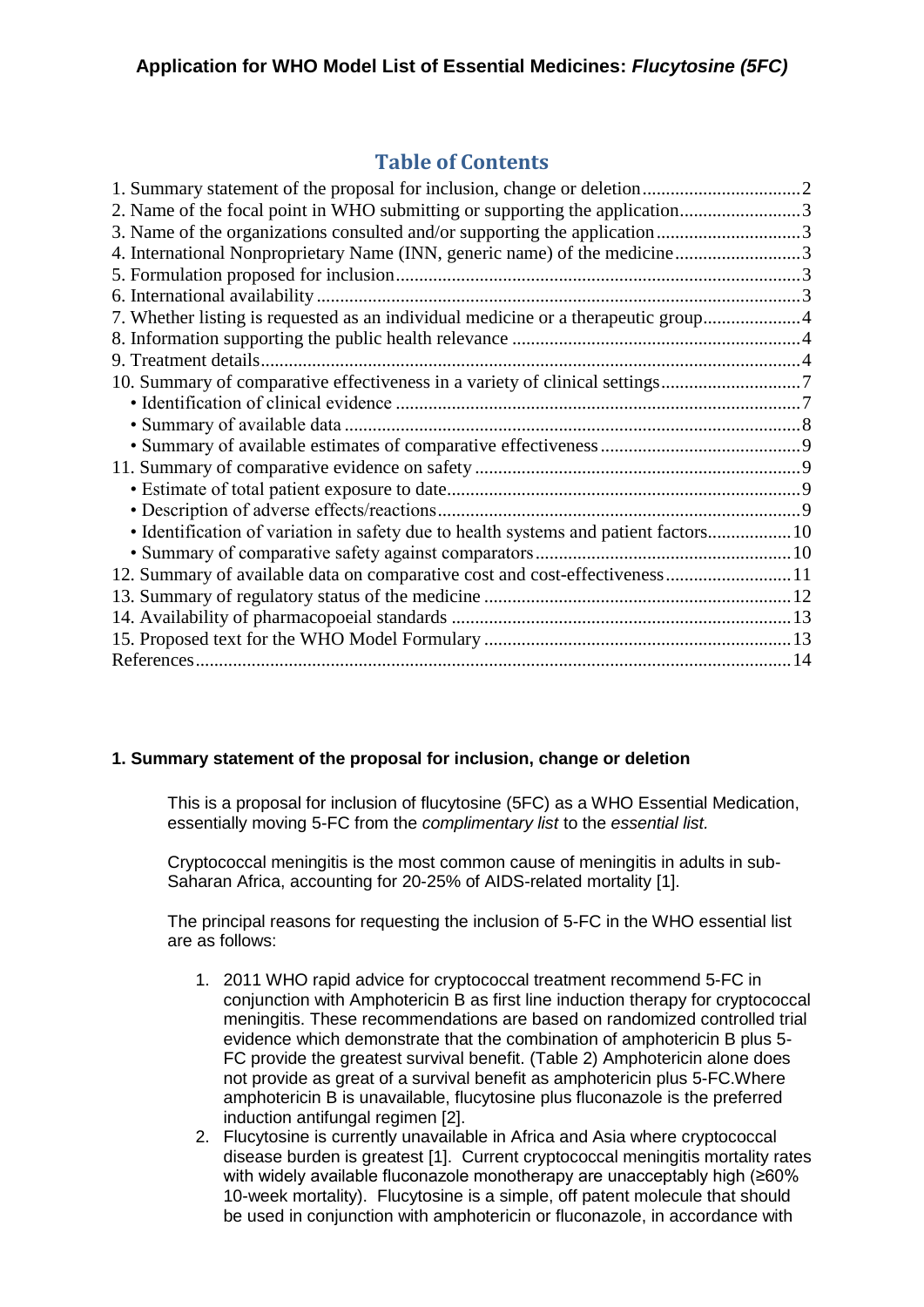the latest cryptococcal meningitis guidelines, to significantly improve patient outcomes [\[3\]](#page-13-3).

### <span id="page-2-0"></span>**2. Name of the focal point in WHO submitting or supporting the application**

Philippa Easterbrook HIV Department WHO Headquarters Geneva, Switzerland E-mail: [easterbrookp@who.int](mailto:easterbrookp@who.int)

### <span id="page-2-1"></span>**3. Name of the organizations consulted and/or supporting the application**

Centers for Disease Control and Prevention, USA St. George's University of London, UK Médecins Sans Frontières Clinton Health Access Initiative (CHAI) University of Minnesota, USA Management Sciences for Health, USA National Institute for Communicable Diseases, South Africa

### <span id="page-2-2"></span>**4. International Nonproprietary Name (INN, generic name) of the medicine**

Flucytosine

### <span id="page-2-3"></span>**5. Formulation proposed for inclusion**

Oral

### <span id="page-2-4"></span>**6. International availability**

Flucytosine (5-FC) was originally manufactured by Valeant, under the trade name of Ancotil ® (IV) and Ancobon ® (oral). This molecule is no longer under patent however remains unavailable in all low and middle income countries where the need is greatest due to the high burden of cryptococcal meningitis. We believe that the inclusion of 5-FC in the EML will facilitate negotiation with drug manufacturers to increase drug production and access to this life saving medication.

Flucytosine (5-FC)

Ancotil®2.5g/250ml solution for infusion Ancobon®500mg capsules (Valeant, now Medicis Pharmaceutical Corporation)



Flucytosine generic availability is very limited, although the chemical compound is relatively simple.

CAS No: 2022-85-7 Bulk chemical manufacturing occurs worldwide, non-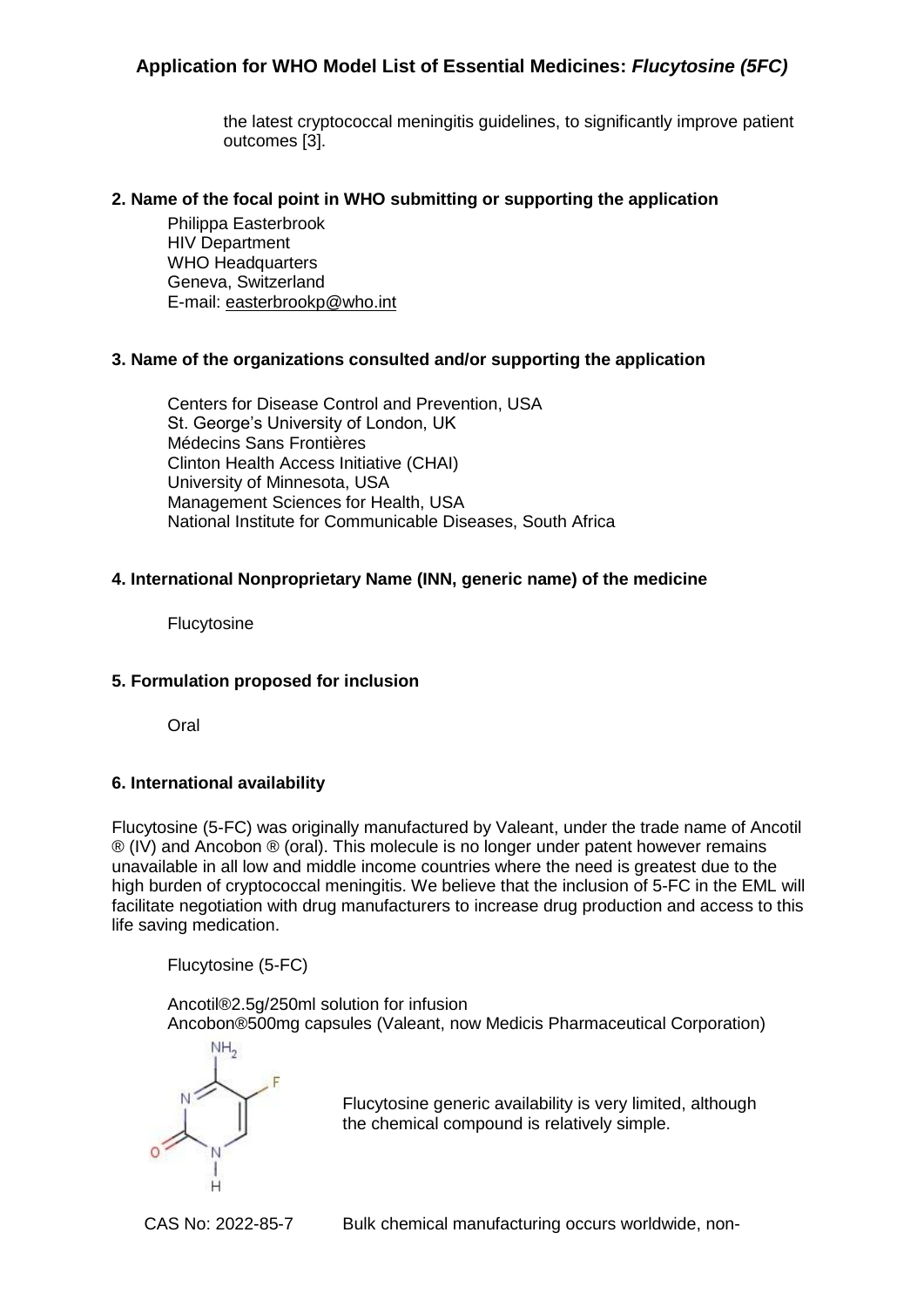pharmaceutical <http://www.lookchem.com/cas-202/2022-85-7.html>



### <span id="page-3-0"></span>**7. Whether listing is requested as an individual medicine or a therapeutic group**

Individual medicine under EML section **6.3 Antifungal medicines**

<span id="page-3-1"></span>**8. Information supporting the public health relevance** (epidemiological information on disease burden, assessment of current use, target population):

Cryptococcal meningitis is the most common cause of adult meningitis in sub-Saharan Africa [\[4-6\]](#page-13-4), accounting for 20-25% of AIDS-related mortality in Africa [\[1\]](#page-13-1). In meningitis surveillance studies from South Africa, Malawi, and Uganda, cryptococcal meningitis is more common than all causes of bacterial meningitis combined [\[4-6\]](#page-13-4). Cryptococcosis primarily occurs among HIV-infected persons living with AIDS, predominantly when CD4 T cell counts are < 100 cells/mcL.

Despite the fact that the combination of amphotericin B plus flucytosine is the most effective therapy for cryptococcal meningitis (with demonstrated survival benefit in randomized clinical trials) flucytosine is currently unavailable in all middle and low income countries. (Table 2, Table 5)

<span id="page-3-2"></span>**9. Treatment details** (dosage regimen, duration; reference to existing WHO and other clinical guidelines; need for special diagnostics, treatment or monitoring facilities and skills):

Flucytosine 100mg/kg/day orally coupled with intravenous amphotericin B deoxycholate dosed at 0.7-1.0 mg/kg/day for 2 weeks is the first-line choice of induction therapy as recommended by the WHO [\[2\]](#page-13-2), Infectious Disease Society of America [\[3\]](#page-13-3), and U.S. Department of Health and Human Services [\[7\]](#page-13-5). (Table 1) (Figures 1 & 2) Where amphotericin is unavailable, or cannot be monitored safely, treatment guidelines recommend 5-FC 100mg/kg/day in conjunction with high dose fluconazole [\[2\]](#page-13-2).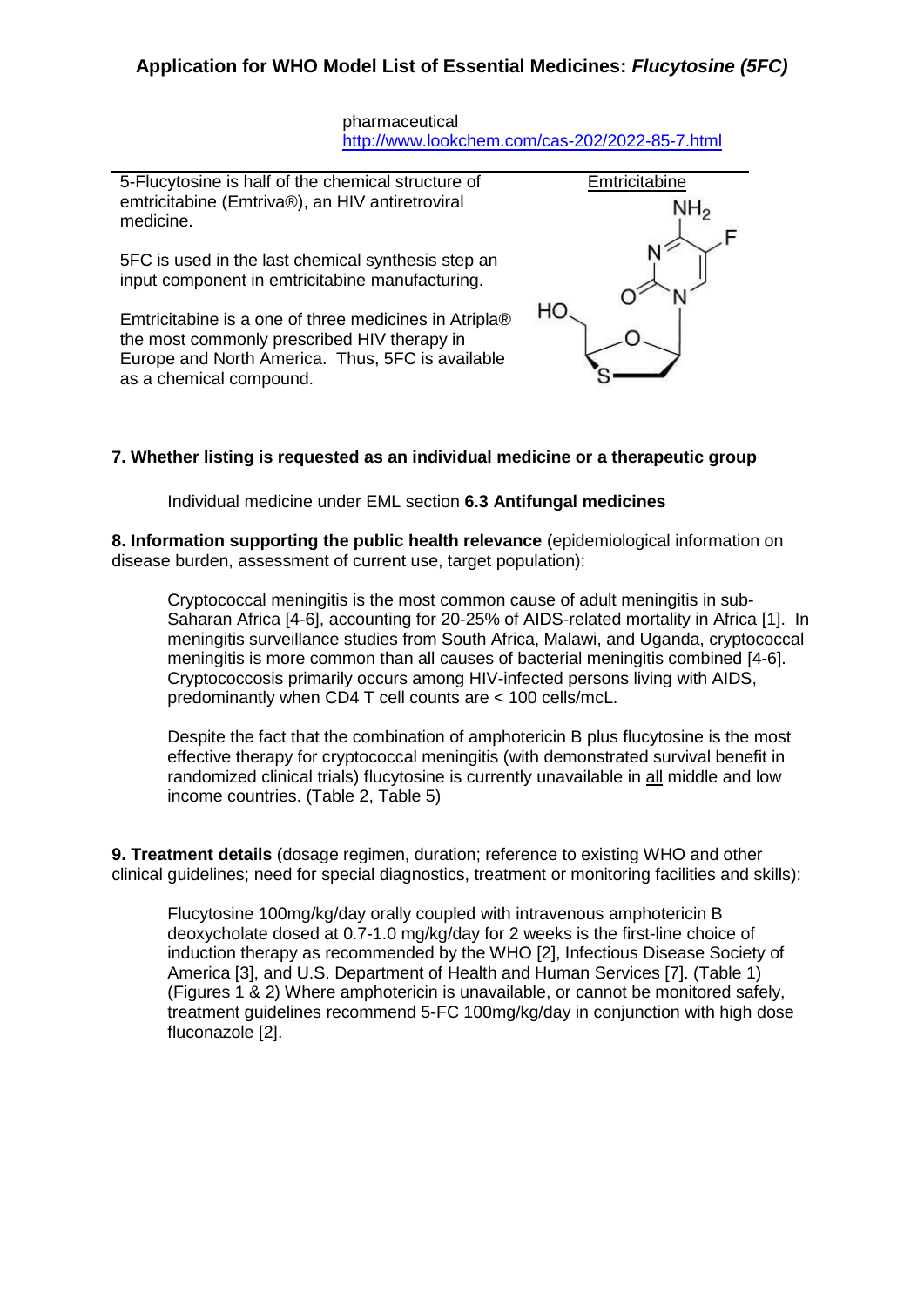## **Table 1. WHO, IDSA & SA HIV Clinician Society Guidelines for the induction treatment of CM depending on the clinical setting**

| $\frac{1}{2}$ or $\frac{1}{2}$ appending on<br><b>Clinical setting for treatment of</b><br>cryptococcal meningitis |                          | <b>WHO 2011</b><br>Rapid<br>Guidelines[2]                                                  | <b>IDSA 2010</b><br><b>Guidelines</b> [3]                                                                                                                                                    | <b>South African</b><br><b>HIV Clinician</b>                                                    |
|--------------------------------------------------------------------------------------------------------------------|--------------------------|--------------------------------------------------------------------------------------------|----------------------------------------------------------------------------------------------------------------------------------------------------------------------------------------------|-------------------------------------------------------------------------------------------------|
|                                                                                                                    |                          |                                                                                            |                                                                                                                                                                                              | Society 2007<br>guidelines [8]                                                                  |
| AmB<br>Accessible<br><b>Facilities for</b><br>toxicity<br>management*<br>available                                 | 5FC<br>Accessible        | AmBd (0.7-1<br>mg/kg/day)<br>٠<br>5-FC (100<br>mg/kg/day)                                  | AmBd (0.7-1.0<br>mg/kg/day) +<br>5-FC (100<br>mg/kg per day)<br><b>or</b><br>Liposomal<br>AmB $(3-4)$<br>mg/kg/day)<br><b>or</b><br>ABLC (5 mg/kg<br>per day)<br>$+5$ -FC (100<br>mg/kg/day) | Not applicable-<br>5-FC currently<br>unavailable in<br><b>SA</b>                                |
| Accessible                                                                                                         | <b>Not</b><br>accessible | AmBd (0.7-1<br>mg/kg/day)<br>÷<br>Fluconazole<br>(800 mg/day)                              | AmBd (0.7-1.0<br>mg/kg/day)<br><b>or</b><br>liposomal AmB<br>$(3-4$ mg/kg/day)<br>or<br>ABLC (5<br>mg/kg/day)<br><b>or</b><br>AmBd plus<br>fluconazole                                       | AmBd (1<br>mg/kg/day) IV<br>For 2 weeks<br>(minimum 1<br>week)                                  |
| Accessible<br><b>Facilities for</b><br>toxicity<br>management*<br>limited                                          | <b>Not</b><br>accessible | AmBd (0.7-1<br>mg/kg/day) For<br>$5-7$ days<br>+Fluconazole<br>(800 mg/day)<br>For 2 weeks |                                                                                                                                                                                              | AmBd<br>(1mg/kg/day)<br>Minimum 1<br>week                                                       |
| Not accessible                                                                                                     | Accessible               | Fluconazole<br>(1200 mg/day)<br>5-FC (100<br>mg/kg/day) f<br>For $\geq$ 2 weeks            | Fluconazole<br>$(800 -$<br>1200(favoured)<br>$mg/day$ )+<br>5-FC (100<br>mg/kg/day<br>orally)<br>For 6 weeks                                                                                 | Not applicable-<br>5-FC currently<br>unavailable in<br>SА                                       |
| Not accessible<br><b>Facilities for</b><br>toxicity<br>management* not<br>available                                | <b>Not</b><br>accessible | Fluconazole<br>(1200 mg/day)<br>For $\geq$ weeks                                           | Fluconazole<br>$(800 - 2000)$<br>mg/day)<br>For 10-12<br>weeks<br>(Fluconazole 1200<br>mg/day favoured)                                                                                      | Transfer<br>patient to<br>centre where<br>AmBd<br>available.<br>If not possible,<br>Fluconazole |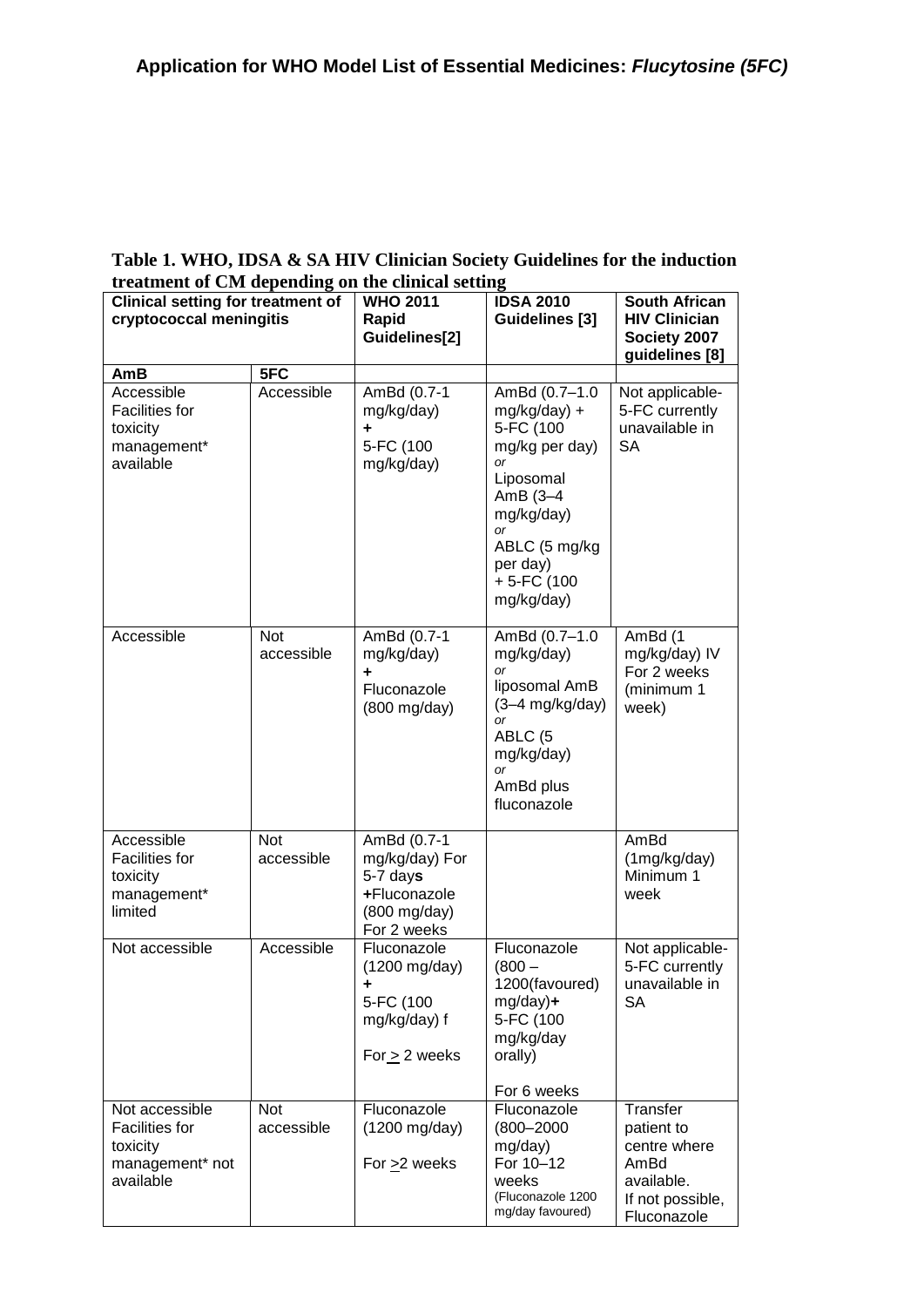|  |  | (800mg/day) |
|--|--|-------------|
|  |  | For 4 weeks |

All induction CM courses are for 2 weeks' duration, unless stated

\*Minimum package of pre-hydration, electrolyte replacement and toxicity monitoring/management available[\[9\]](#page-13-7) **Figure 1. WHO Rapid Advice: Diagnosis, prevention and management of cryptococcal disease in HIV-infected adults, adolescents and children (Dec 2011): Text description** [\[2\]](#page-13-2) [http://www.who.int/hiv/pub/cryptococcal\\_disease2011/en/](http://www.who.int/hiv/pub/cryptococcal_disease2011/en/)

Summary of induction, consolidation and maintenance treatment recommendations and dosage for HIV-infected adults, adolescents and children (See Table 1)

#### 1. Induction phase treatment

For the induction phase of treatment in HIV-infected adults, adolescents and children with cryptococcal disease (meningeal and disseminated non-meningeal), the following two-week anti-fungal regimens are recommended in order of preference.

a. Amphotericin  $B +$  flucytosine

#### [Strong recommendation, high quality of evidence]

b. Amphotericin  $B +$  fluconazole

#### [Strong recommendation, moderate quality of evidence]

c. Amphotericin B short course (5-7 days) + high-dose fluconazole (to complete two weeks of induction) when a minimum package of pre-emptive hydration and electrolyte replacement and toxicity monitoring and management cannot be provided for the full two week induction period.

#### [Conditional recommendation, low quality of evidence]

- d. Fluconazole high dose + flucytosine, when amphotericin B is not available [Conditional recommendation, low quality of evidence]
- e. Fluconazole high dose alone, when amphotericin B is not available [Conditional recommendation, low quality of evidence]

**Figure 2. WHO Rapid Advice: Diagnosis, prevention and management of cryptococcal disease in HIV-infected adults, adolescents & children (Dec 2011): Table summary**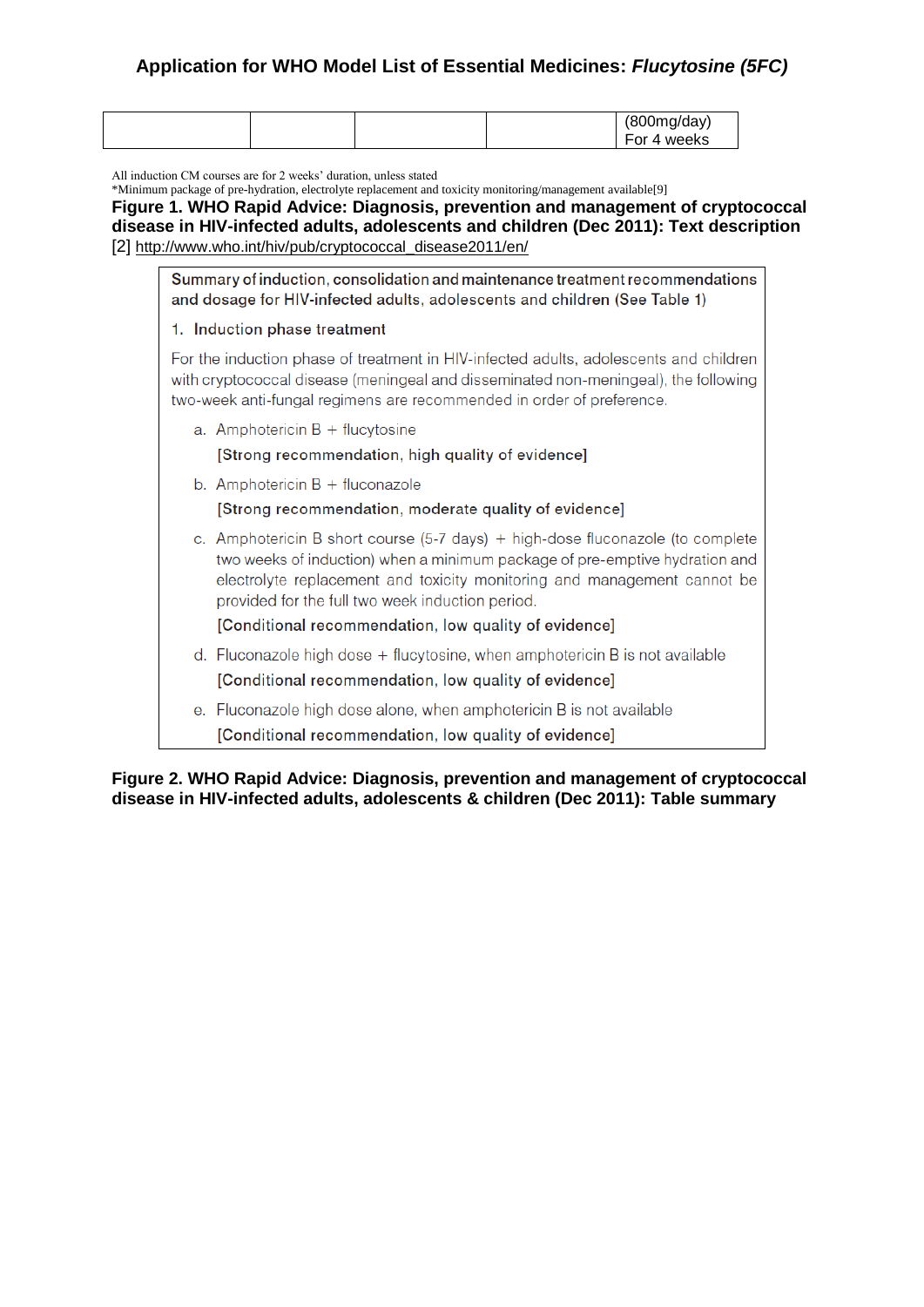| <b>Drugs</b><br>available                     | Pre-hydration +<br>electrolyte<br>replacement +<br>toxicity | Induction phase<br>options <sup>14</sup>                                                                                                      | Consolidation<br>phase<br>options | Maintenance/<br>secondary<br>prophylaxis<br>options |
|-----------------------------------------------|-------------------------------------------------------------|-----------------------------------------------------------------------------------------------------------------------------------------------|-----------------------------------|-----------------------------------------------------|
|                                               | monitoring/<br>management                                   | (2 weeks)                                                                                                                                     | (8 weeks)                         |                                                     |
| Amphotericin<br>$B^{15}$ $\pm$<br>flucytosine | Available                                                   | a. Amphotericin<br>0.7-1 mg/kg/day $+$<br>flucytosine 100<br>mg/kg/day<br>b. Amphotericin<br>0.7-1 mg/kg/day $+$<br>fluconazole<br>800 mg/day | Fluconazole<br>400-800<br>mg/day  | Fluconazole<br>200 mg daily                         |
| Amphotericin<br>B <sup>15</sup>               | Not available<br>for full 2 week<br>induction<br>period     | Amphotericin 0.7-1<br>mg/kg/day short<br>course (5-7 days)<br>+ fluconazole<br>800 mg/day<br>(2 weeks)                                        | Fluconazole<br>800 mg/day         |                                                     |
| Amphotericin<br><b>B</b> not<br>available     | Not available                                               | a. Fluconazole<br>1200 mg/day $\pm$<br>flucytosine<br>100 mg/kg/day                                                                           | Fluconazole<br>800 mg/day         |                                                     |
|                                               |                                                             | b. Fluconazole<br>1200 mg/day alone                                                                                                           |                                   |                                                     |

## <span id="page-6-0"></span>**10. Summary of comparative effectiveness in a variety of clinical settings**

<span id="page-6-1"></span>*• Identification of clinical evidence* (search strategy, systematic reviews identified, reasons for selection/exclusion of particular data)

- (a) During the WHO cryptococcal guidelines development process a systematic review was performed to identify all relevant clinical trials involving flucytosine for the treatment of cryptococcal meningitis.
- (b) In 2012, a systematic review assessed the cost-effectiveness of cryptococcal treatment outcomes in resource-limited settings [\[10\]](#page-13-8). In brief, Rajasingham et al performed a MESH search of "Cryptococcal Meningitis" AND "Therapy", and limited their findings to Humans, Adults, and English language results, to identify 10-week mortality data from trials and cohort studies evaluating treatment outcomes of cryptococcal meningitis induction regimens from 1996 onwards in the antiretroviral therapy (ART) era [\[10\]](#page-13-8). This search yielded 33 publications. After manually reviewing abstracts and references, 18 studies were included that presented mortality data for HIV-infected adults from resource-limited settings. Rajasingham et al excluded studies that did not report 10-week mortality, and U.S.-based, and European-based CM studies. The systematic review was limited to resource-constrained settings, as a cost-effectiveness analysis would be most pertinent and generalizable to these settings. From these studies, pooled 10 week mortality estimates were calculated for each of the treatment regimens.
- (c) Differences in 10-week survival correspond with the known anti-fungal activities of the various induction treatment regimens as quantified by the clearance of *Cryptococcus neoformans* yeast colony forming units (CFU) per mL of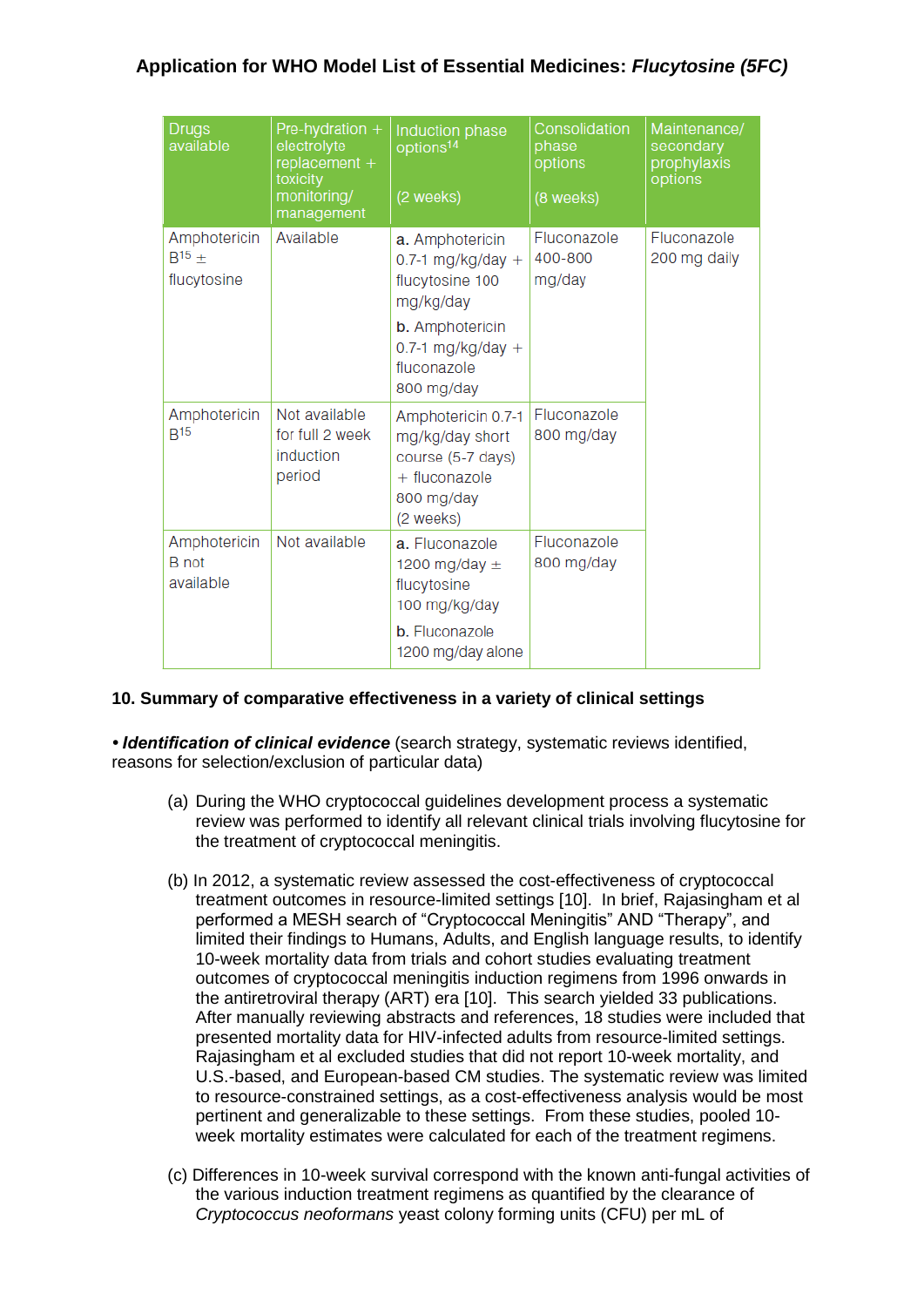cerebrospinal fluid (CSF) per day ( $\Delta$ log<sub>10</sub> CFU/mL CSF/day) – termed the early fungicidal activity (EFA) [\[11\]](#page-13-9). Rhein et al, summarized recent clinical trials that have compared the EFA of various induction treatment regimens. [\[12\]](#page-13-10)

### <span id="page-7-0"></span>*• Summary of available data*

a) Several phase II and phase III randomized controlled trials (RCT) as well as a large prospective cohort study support the use of 5-FC as a second drug in conjunction with either Amphotericin B or high dose fluconazole for the treatment of cryptococcal meningitis [\[13-18\]](#page-13-11). Resistance precludes the use of flucytosine monotherapy.

In an important phase III Vietnamese randomized clinical trial (recently presented in Sept 2011, now *In Press*) a survival benefit of amphotericin B deoxycholate with flucytosine (100mg/kg/day) over amphotericin B deoxycholate alone was demonstrated for the first time [\[19\]](#page-14-0). In this head-to-head clinical trial, amphotericin B + flucytosine had the best survival (Hazard Ratio =  $0.56$ , P=.01) when compared to amphotericin x4 weeks alone (Hazard Ratio = 1.0 as reference) and a non-statistical benefit over amphotericin +fluconazole 800mg/day x 2 weeks (Hazard Ratio =  $0.78$ , P= $.23$ ) or [\[19\]](#page-14-0). Two weeks of amphotericin B plus 5-FC thus remains the current gold standard for induction treatment of CM.

b) See Table 2 for summary of 10-week mortality outcome measures for various treatment regimens including those containing flucytosine. The systematic review performed by Rajasingham et al demonstrates that flucytosine added to fluconazole, a purely oral regimen, has superior survival compared to fluconazole alone [\[10\]](#page-13-8).

c) See Figure 3 for summary of EFA outcome measures. Data from the review performed by Rhein et al demonstrate that amphotericin coupled with 5FC has the best microbiologic activity. Fluconazole+5FC has nearly twice the rate of fungal clearance as fluconazole alone [\[12\]](#page-13-10). For reference, based on a pooled series of Phase II clinical trials, the mean rate of clearance of infection for those who survived at 2 weeks was -0.40 log CFU/ml CSF/day compared to -0.17 log CFU/ml CSF/day in those who died at 2 weeks [\[11\]](#page-13-9). At 10 weeks, mean EFA was -0.41 log CFU/ml CSF/day in those who survived compared to -0.27 log CFU/ml CSF/day in those who died.

| <b>Induction Regimen</b>          | <b>Induction</b><br><b>Duration</b> | 10-week<br><b>Mortality</b> | 95% CI     | <b>Ref</b>    |
|-----------------------------------|-------------------------------------|-----------------------------|------------|---------------|
| Fluconazole 800-1200mg            | 14 days                             | 54.9% (73/133)              | 46.0-63.5% | $[20-23]$     |
| Flucytosine + fluconazole 1200mg  | 14 days                             | 43.5% (20/46)               | 28.9-58.9% | [23, 24]      |
| Amphotericin + fluconazole 1200mg | 5-7 days                            | 26.0% (33/127)              | 18.6-34.5% | $[25-28]$     |
| Amphotericin                      | 14 days                             | 34.4% (128/372)             | 29.6-39.5% | $[28-34]$     |
| Amphotericin + fluconazole 800mg  | 14 days                             | 30.0% (61/203)              | 23.8-36.9% | $[19, 33-35]$ |
| Amphotericin + flucytosine (5FC)  | 14 days                             | 26.8% (62/231)              | 21.2-33.0% | $[19, 34-37]$ |

### **Table 2. Treatment outcomes in Resource-Limited Settings** [\[10\]](#page-13-8)

95% CI = 95% confidence interval for the 10-week mortality

**Figure 3. Comparative Early Fungicidal Activity (EFA) of Cryptococcal Induction Treatment Regimens** [\[12\]](#page-13-10)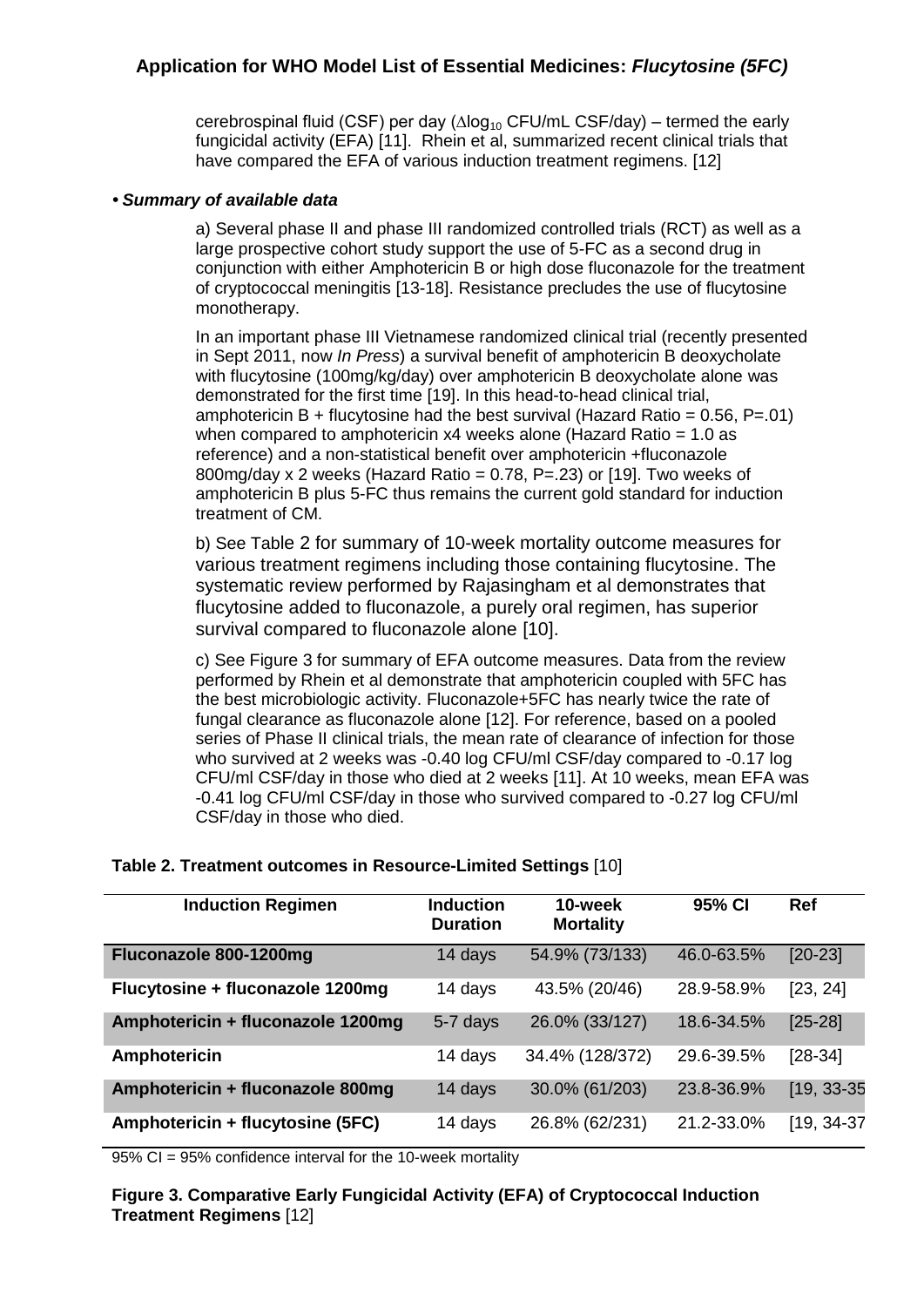

#### <span id="page-8-0"></span>*• Summary of available estimates of comparative effectiveness*

Amphotericin and flucytosine (5FC) is the most microbiologically active regimen. In resource-limited settings, where intravenous amphotericin therapy is not available or not-feasible to administer, 5-FC can be safely and effectively paired with high-dose fluconazole(1200 mg/day), as recommended by both IDSA and WHO guidelines [\[2,](#page-13-2) [3\]](#page-13-3) Neither amphotericin nor flucytosine are currently considered WHO Essential Medications [\[38\]](#page-15-2). Fluconazole, an essential cornerstone of pre-emptive, maintenance and consolidation phases of cryptococcal meningitis treatment is listed as an essential medication. However, induction therapy with fluconazole monotherapy is associated with unacceptably high mortality rates (≥60% 10-week mortality) [\[10,](#page-13-8) [20,](#page-14-1) [22,](#page-14-6) [23,](#page-14-2) [27\]](#page-14-7). Therefore, current treatment guidelines advocate the use of 5-FC as a second drug in conjunction with either amphotericin (where available and where adequate monitoring facilities exist) or high dose fluconazole [\[2,](#page-13-2) [3,](#page-13-3) [7\]](#page-13-5).

#### <span id="page-8-1"></span>**11. Summary of comparative evidence on safety**

#### <span id="page-8-2"></span>*• Estimate of total patient exposure to date*

5FC has been used since the late 1960s for systemic candidiasis and cryptococcosis. In clinical settings where it is available, 5-FC is widely used as a second drug in conjunction with amphotericin, in accordance with the latest clinical treatment guidelines [\[2,](#page-13-2) [3,](#page-13-3) [7\]](#page-13-5).

#### <span id="page-8-3"></span>*• Description of adverse effects/reactions*

The adverse reactions which have occurred during treatment with Ancobon are grouped according to organ system affected.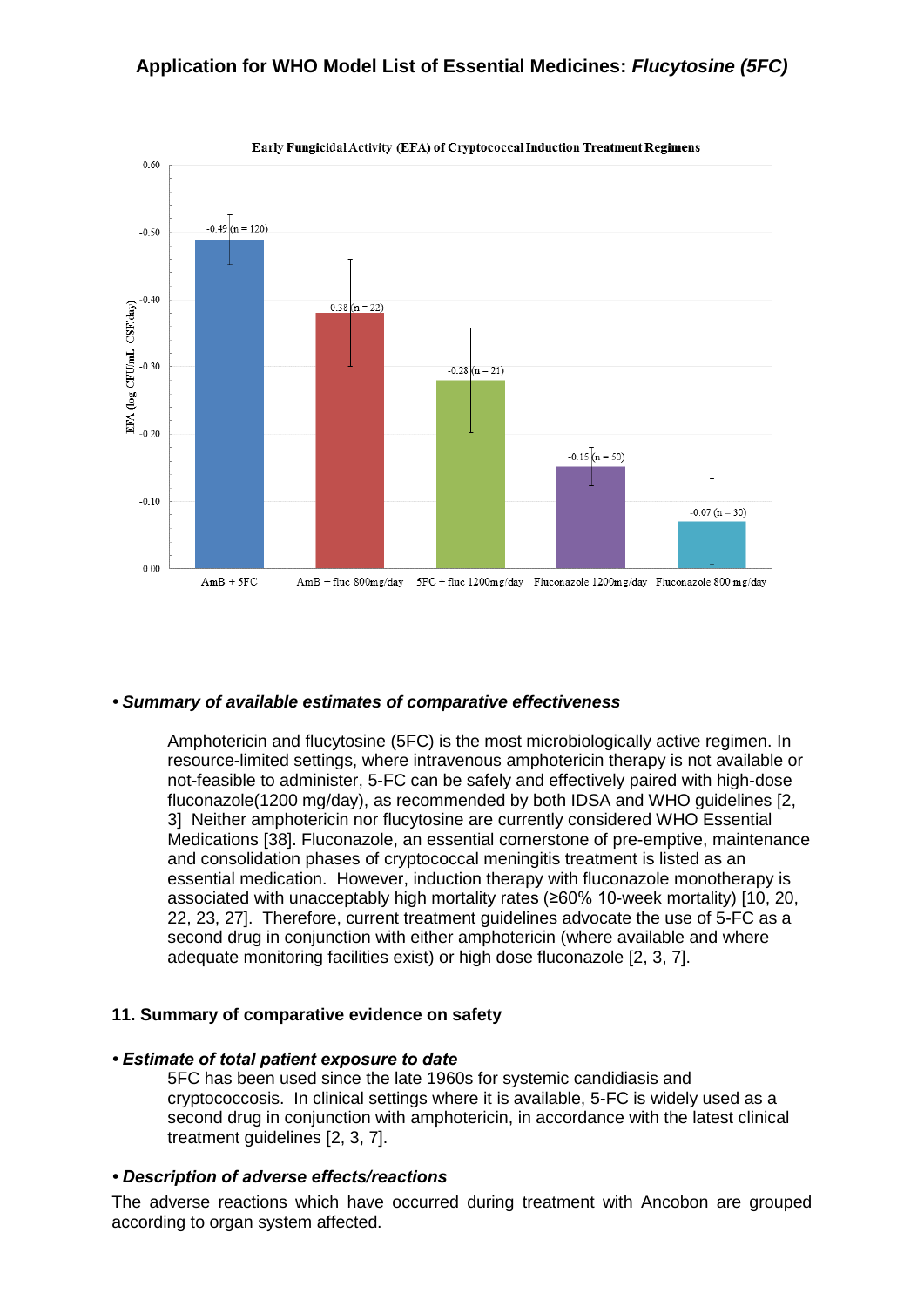Cardiovascular: Cardiac arrest, myocardial toxicity, ventricular dysfunction.

Respiratory: Respiratory arrest, chest pain, dyspnea.

Dermatologic: Rash, pruritus, urticaria, photosensitivity.

Gastrointestinal: Nausea, emesis, abdominal pain, diarrhea, anorexia, dry mouth, duodenal ulcer, gastrointestinal hemorrhage, acute hepatic injury with possible fatal outcome in debilitated patients, hepatic dysfunction, jaundice, ulcerative colitis, bilirubin elevation, increased hepatic enzymes.

Genitourinary: Azotemia, creatinine and BUN elevation, crystalluria, renal failure.

Hematologic: Anemia, agranulocytosis, aplastic anemia, eosinophilia, leukopenia, pancytopenia, thrombocytopenia.

Neurologic: Ataxia, hearing loss, headache, paresthesia, parkinsonism, peripheral neuropathy, pyrexia, vertigo, sedation, convulsions.

Psychiatric: Confusion, hallucinations, psychosis.

Miscellaneous: Fatigue, hypoglycemia, hypokalemia, weakness, allergic reactions, Lyell's syndrome.

#### Frequency of adverse events

Reported 5-FC toxicity is significantly less in recent trials using shorter courses of lower dose 5-FC. In the van der Horst study, there was a 3% rate of drug discontinuation in the first two weeks with two weeks 5-FC, equally split between 202 patients receiving and 179 not receiving 5-FC [\[15\]](#page-13-12). Almost all drug discontinuation was clearly amphotericin-related, with no discontinuations due to neutropenia [\[15\]](#page-13-12). Similarly in Thailand, two weeks amphotericin plus 5-FC (100 mg/kg/day) was well tolerated with no incidences of grade 4 neutropenia and no drug discontinuations within the two weeks of combination therapy [\[34\]](#page-15-1).

### <span id="page-9-0"></span>*• Identification of variation in safety due to health systems and patient factors*

### Pregnancy (Teratogenic Effects. Pregnancy Category C)

Flucytosine was shown to be teratogenic (vertebral fusions) in the rat at doses of 40 mg/kg/day (298 mg/M2/day or 0.051 times the human dose) administered on days 7 to 13 of gestation. At higher doses (700 mg/kg/day; 5208 mg/M2/day or 0.89 times the human dose administered on days 9 to 12 of gestation), cleft lip and palate and micrognathia were reported. Flucytosine was not teratogenic in rabbits up to a dose of 100 mg/kg/day (1423 mg/M2/day or 0.243 times the human dose) administered on days 6 to 18 of gestation. In mice, 400 mg/kg/day of flucytosine (1380 mg/M2/day or 0.236 times the human dose) administered on days 7 to 13 of gestation was associated with a low incidence of cleft palate that was not statistically significant. There are no adequate and well-controlled studies in pregnant women. Flucytosine should be used during pregnancy only if the potential benefit justifies the potential risk to the fetus.

#### Renal impairment

The dose of flucytosine must be carefully adjusted in the context of renal impairment:

| <b>Creatinine</b><br><b>Clearance</b> | $>40$ mL/min | $20-40mL/min$ | $10-20mL/min$ | $\langle 10mL/min$ |
|---------------------------------------|--------------|---------------|---------------|--------------------|
| 5-FC dosage                           | $25mg/kg$ PO | 25mg/kg PO    | 25mg/kg PO    | 12.5mg/kg PO       |
|                                       | 6 hourly     | 12 hourly     | 24 hourly     | $>24$ hourly       |

### **Table 3. Flucytosine renal dose adjustment** [\[39\]](#page-15-3)

<span id="page-9-1"></span>*• Summary of comparative safety against comparators*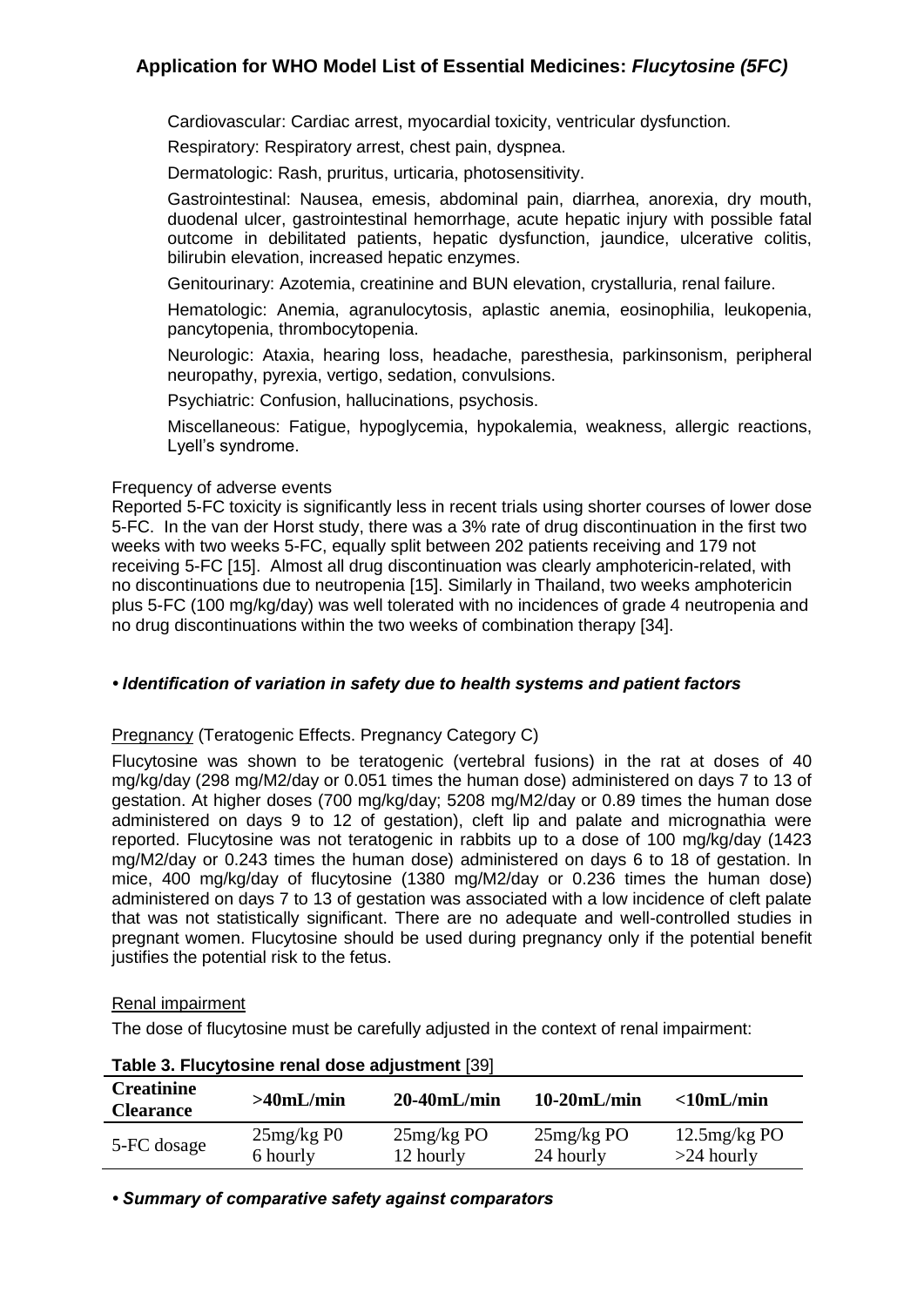Flucytosine (5FC) use was originally limited by toxicity at higher doses (150mg/kg/d); however, clinical trials in cryptococcosis since the 1980s using progressively shorter courses of 5-FC at lower doses (100mg/kg/day) have shown that 5FC can be used safely and effectively in combination with either amphotericin or fluconazole [\[23,](#page-14-2) [27\]](#page-14-7).The most important side effect of 5-FC is bone marrow depression, particularly neutropenia. Other side effects include hepatotoxicity, diarrhea, and vomiting. Bone marrow depression and hepatotoxicity are associated with prolonged high serum 5- FC concentrations, generally >100mg/L, and are thought to be 5-FU-mediated.In the era of HIV, and with the use of lower doses of 5-FC (100mg/kg/day) in combination antifungal therapy, phase II and III clinical trials in Africa and Asia have demonstrated that 5-FC can be used safely, without the need for 5-FC level monitoring in the context of cryptococcal meningitis [\[23,](#page-14-2) [27,](#page-14-7) [34\]](#page-15-1). Renal function must however be monitored carefully, and the dose of 5-FC adjusted according to the renal adjustment table above.

### <span id="page-10-0"></span>**12. Summary of available data on comparative cost and cost-effectiveness**

### *• Range of costs of the proposed medicine*

Very limited published data exists on flucytosine costs [\[40\]](#page-15-4). The international wholesale cost of generic 5FC 500 mg tablet has been previously reported as US\$0.44.The NHS tender price at a major UK hospital was GB£0.85 (US\$1.33) per 500mg tablet for Ancobon® while oral generic 5FC, manufactured by Sigmapharm currently retails in the US at US\$34 per 500mg tablet. There is only one registered U.S. formulation.

### *• Comparative cost-effectiveness presented as range of costs per routine outcome*

The cost of cryptococcal care as per WHO guidelines is summarized in Table 4[\[10\]](#page-13-8), and is based on the range of 2010 international reference medication costs for amphotericin (50 mg vial) (median of US\$5.27 (range: US\$4.23–US\$6.97 in Africa), and fluconazole (200-mg tablet), median of US\$0.16 (range: US\$0.14–US\$0.19 in Africa) [\[41\]](#page-15-5). The cost of 5FC was derived from an international wholesale cost of US\$0.44 for a generic 500 mg tablet, as cited in [\[40\]](#page-15-4) .For a 50 kg adult, the total cost of 5FC would be approximately US\$4.40/day and US\$61.60 for two weeks of induction treatment.

The cost-effectiveness of cryptococcal treatment, comparing the cost of various induction cryptococcal meningitis treatments with expected mean quality adjusted life years (QALY) saved, is summarized in Figure 4.[\[10\]](#page-13-8)

|                                       | Duration of      |                     |                                 | Costs                       |              |                       | <b>Total Cost</b>      |
|---------------------------------------|------------------|---------------------|---------------------------------|-----------------------------|--------------|-----------------------|------------------------|
| <b>Induction Regimen</b>              | <b>Induction</b> | <b>Medication</b>   | 3 LPs with<br><b>Manometers</b> | Hospital<br><b>Supplies</b> | Lab<br>Costs | Personnel<br>(Uganda) | of Care                |
| Fluconazole $800-1,200$ mg            | 14d              | $$8.23-$<br>\$12.34 | \$53.85                         | \$32.63                     | \$36.95      | $$18.40^a$            | $$150.06-$<br>\$154.17 |
| $5FC + fluconazole$ 1,200 mg          | 14 d             | \$85.98             | \$53.85                         | \$32.63                     | \$49.35      | \$20.74 <sup>a</sup>  | \$242.55               |
| Amphotericin + fluconazole $1,200$ mg | 7 d              | \$53.85             | \$53.85                         | \$54.53                     | \$36.95      | $$18.40^a$            | \$217.58               |
| Amphotericin                          | 14d              | \$83.02             | \$53.85                         | \$108.21                    | \$107.35     | \$41.41               | \$393.84               |
| Amphotericin + fluconazole 800 mg     | 14d              | \$91.25             | \$53.85                         | \$108.21                    | \$107.35     | \$41.41               | \$402.07               |
| $Amphotericin + 5FC$                  | 14 d             | \$156.66            | \$53.85                         | \$108.21                    | \$107.35     | \$41.41               | \$467.48               |

### **Table 4. Cost of cryptococcal care (utilizing WHO guidelines)** [\[10\]](#page-13-8)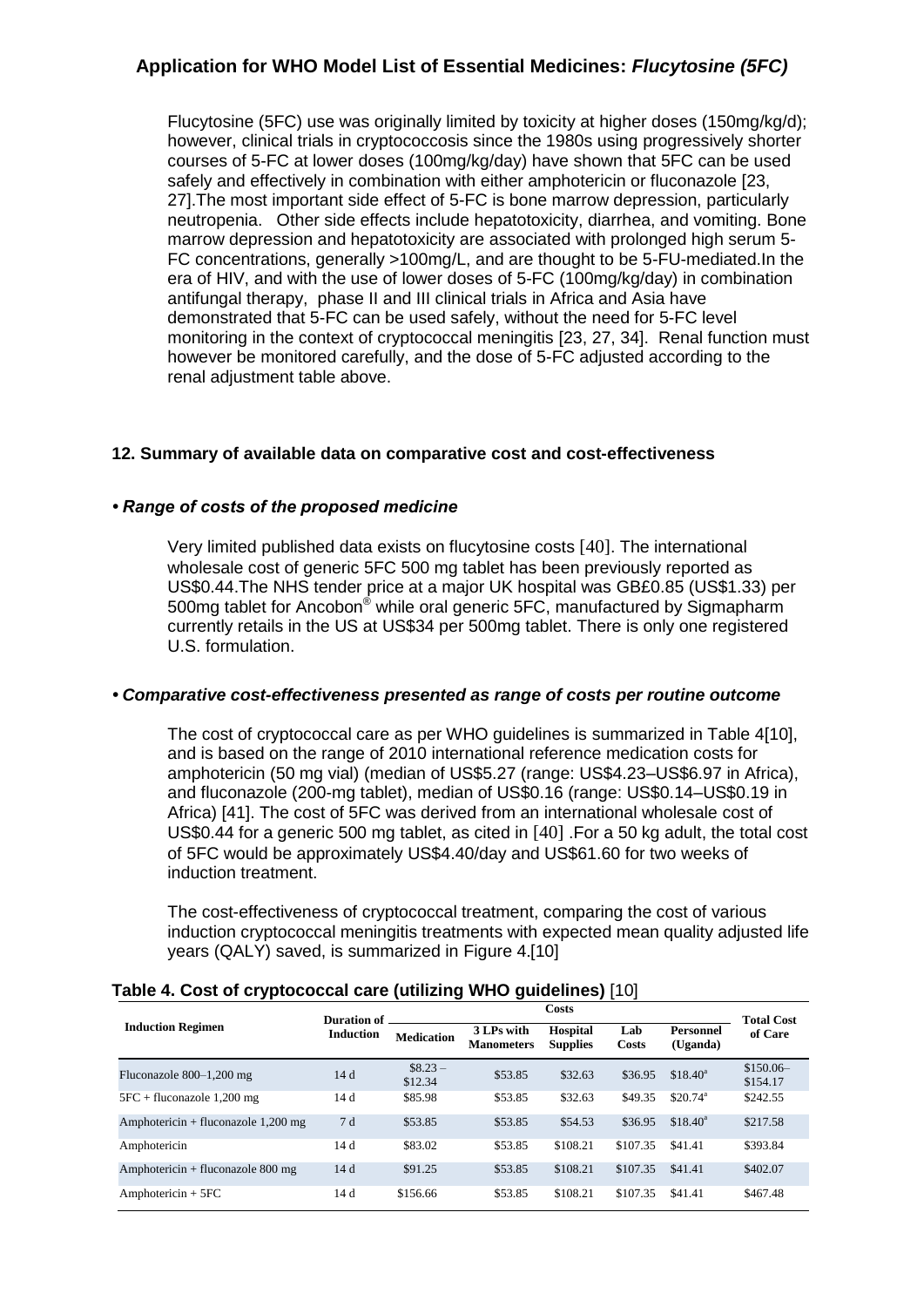



Figure 4 displays the cost of induction therapy for cryptococcal meningitis in resource-limited regions (in US\$) versus the effectiveness as measured by QALYs saved per regimen [\[10\]](#page-13-8). The radius of the circles represents the standard deviation of the cost estimate. Short-course of 1-week of amphotericin + fluconazole (1200mg/day) regimen has marginally higher cost but significantly greater effectiveness than oral fluconazole-based therapies. However, where amphotericin is not available, the addition of 5FC (100mg/kg/day) to fluconazole has a significant survival benefit over fluconazole alone.

One limitation of the systematic review was that the cost data for flucytosine (5FC) was not very robust. As opposed to fluconazole and amphotericin, 5FC is not available in resource limited settings nor from international wholesalers.

Detailed references on model assumptions can be found in Rajasingham et al. [\[10\]](#page-13-8)

### <span id="page-11-0"></span>**13. Summary of regulatory status of the medicine**

Flucytosine (5FC) was developed in 1957 and has been a generic medication for decades. The originator manufacturer is Meda Pharmaceuticals (France). 5FC is registered in Europe and North America; however, there is only one FDA- approved manufacturer (Sigmapharm (US)). 5-FC is currently unavailable in most countries. 5FC availability in Africa is zero.

### **Table 5. Summary of 5FC drug registration and availability in Africa**

| Country            | <b>Currently</b><br><b>Registered</b> | <b>Available</b> |
|--------------------|---------------------------------------|------------------|
| <b>Cameroon</b>    | No                                    | No               |
| Dem. Rep. of Congo | No                                    | No               |
| <b>Ethiopia</b>    | No                                    | No               |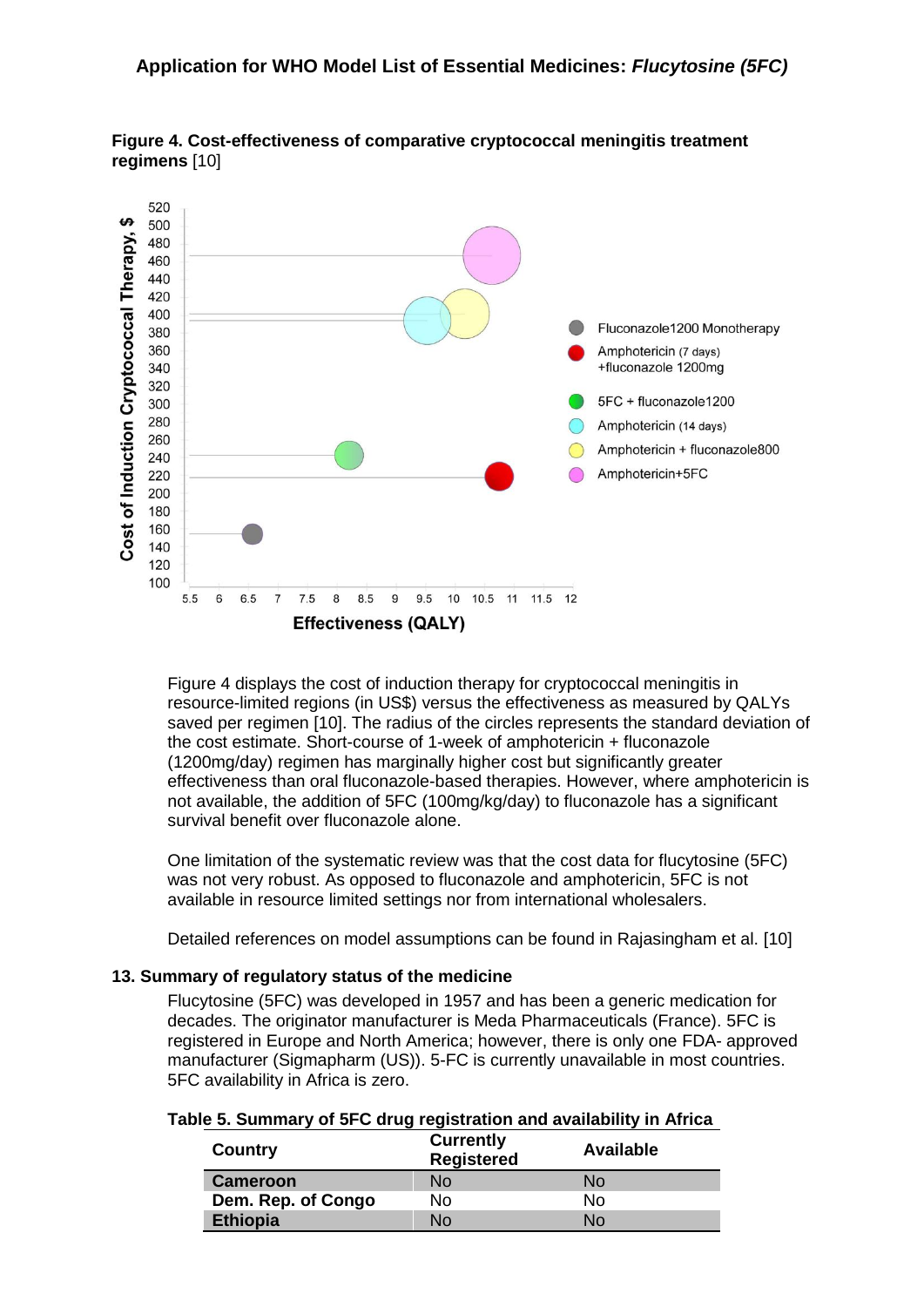| <b>Guinea</b>       | No         | No              |
|---------------------|------------|-----------------|
| Kenya               | <b>No</b>  | <b>No</b>       |
| <b>South Africa</b> | Previously | No (Previously) |
| <b>Sudan</b>        | <b>No</b>  | <b>No</b>       |
| <b>Swaziland</b>    | N/A        | No              |
| <b>Tanzania</b>     | No         | <b>No</b>       |
| Uganda              | No         | No              |

Modified from table at: http://tinyurl.com/857zxdf

### <span id="page-12-0"></span>**14. Availability of pharmacopoeial standards**

Current WHO:<http://apps.who.int/phint/en/p/docf/> U.S. monograph available at:<http://www.drugs.com/monograph/flucytosine.html> Brief monograph at:<https://online.epocrates.com/u/10a1725/flucytosine>

# <span id="page-12-1"></span>**15. Proposed text for the WHO Model Formulary**:

| Flucytosine | $\vert$ Capsule: 250 mg        |
|-------------|--------------------------------|
|             | Infusion: $2.5$ g in $250$ ml. |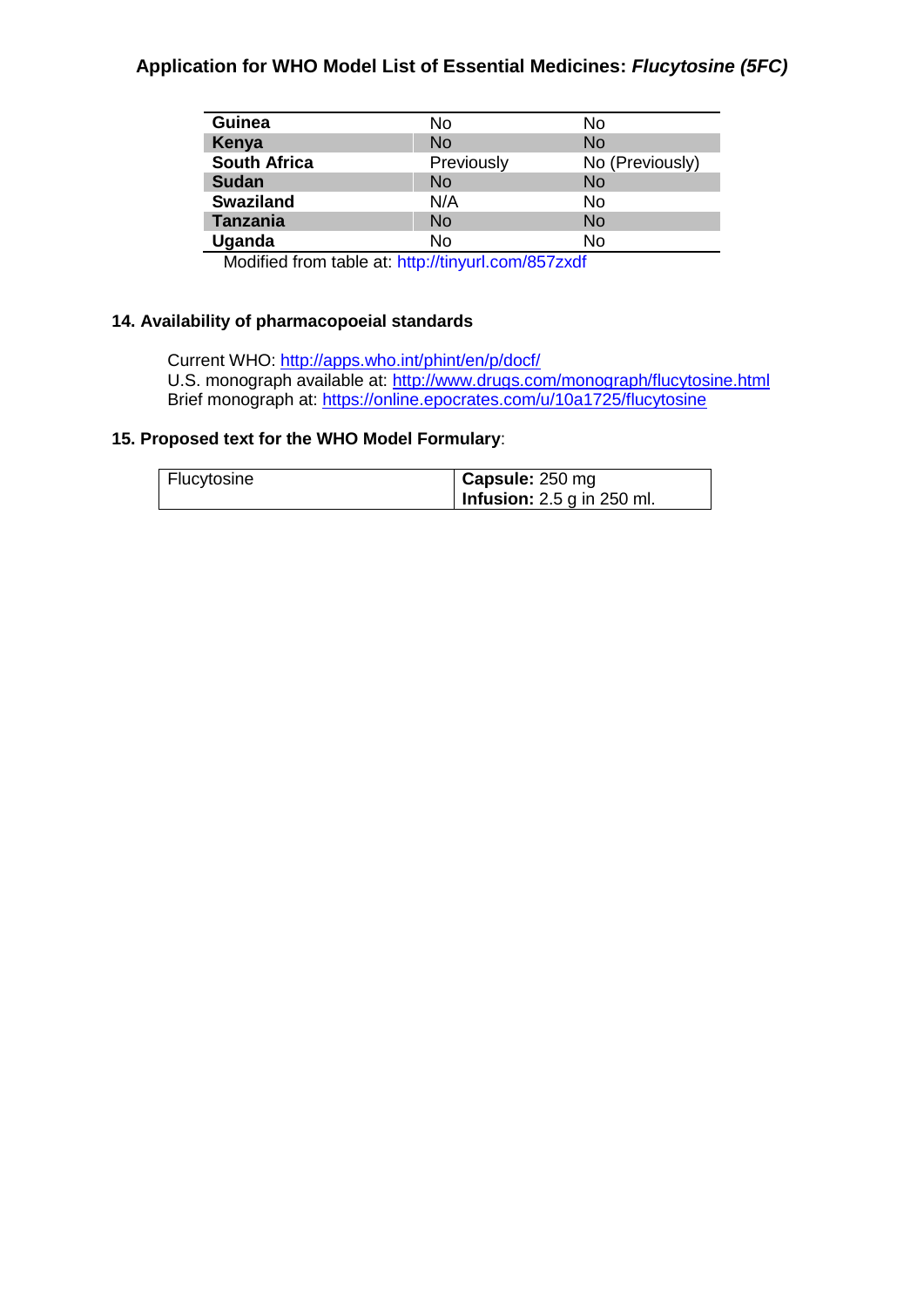## <span id="page-13-0"></span>**References**

- <span id="page-13-1"></span>1. Park BJ, Wannemuehler KA, Marston BJ, Govender N, Pappas PG, Chiller TM. Estimation of the current global burden of cryptococcal meningitis among persons living with HIV/AIDS. *AIDS* **2009**; 23: 525-30.
- <span id="page-13-2"></span>2. WHO. Rapid advice: Diagnosis, prevention and management of cryptococcal disease in HIV-infected adults, adolescents and children. Geneva: World Health Organization, **2011**.
- <span id="page-13-3"></span>3. Perfect JR, Dismukes WE, Dromer F, et al. Clinical practice guidelines for the management of cryptococcal disease: 2010 update by the Infectious Diseases Society of America. *Clin Infect Dis* **2010**; 50: 291-322.
- <span id="page-13-4"></span>4. Jarvis JN, Meintjes G, Williams A, Brown Y, Crede T, Harrison TS. Adult meningitis in a setting of high HIV and TB prevalence: findings from 4961 suspected cases. *BMC Infect Dis* **2010**; 10: 67.
- 5. Cohen DB, Zijlstra EE, Mukaka M, et al. Diagnosis of cryptococcal and tuberculous meningitis in a resource-limited African setting. *Trop Med Int Health* **2010**; 15: 910- 7.
- 6. National Institute for Communicable Diseases. Group for Enteric, Respiratory and Meningeal disease Surveillance in South Africa. GERMS-SA Annual Report 2010. In: Govender N, Quan V, **2010**.
- <span id="page-13-5"></span>7. Kaplan JE, Benson C, Holmes KH, Brooks JT, Pau A, Masur H. Guidelines for prevention and treatment of opportunistic infections in HIV-infected adults and adolescents: recommendations from CDC, the National Institutes of Health, and the HIV Medicine Association of the Infectious Diseases Society of America. *MMWR Recomm Rep* **2009**; 58: 1-207.
- <span id="page-13-6"></span>8. McCarthy KM, Meintjes G, Arthington-Skaggs B, et al. Southern African HIV Clinicians Society: Guidelines for the prevention, diagnosis and management of cryptococcal meningitis and disseminated cryptococcosis in HIV-infected patients. *South Afr J HIV Med* **2007**; 28: 25-35.
- <span id="page-13-7"></span>9. Shelburne SA, 3rd, Darcourt J, White AC, Jr., et al. The role of immune reconstitution inflammatory syndrome in AIDS-related Cryptococcus neoformans disease in the era of highly active antiretroviral therapy. *Clin Infect Dis* **2005**; 40: 1049-52.
- <span id="page-13-8"></span>10. Rajasingham R, Rolfes MA, Birkenkamp KE, Meya DB, Boulware DR. Cryptococcal meningitis treatment strategies in resource-limited settings: a cost-effectiveness analysis. *PLoS Med* **2012**; 9: e1001316.
- <span id="page-13-9"></span>11. Bicanic T, Muzoora C, Brouwer AE, et al. Independent association between rate of clearance of infection and clinical outcome of HIV associated cryptococcal meningitis: analysis of a combined cohort of 262 patients. *Clin Infect Dis* **2009**; 49: 702-9.
- <span id="page-13-10"></span>12. Rhein J, Boulware DR. The prognosis and management of cryptococcal meningitis in HIV infected patients. *Neurobehavioral HIV Med* **2012**; 4: 45-61.
- <span id="page-13-11"></span>13. Bennett JE, Dismukes WE, Duma RJ, et al. A comparison of amphotericin B alone and combined with flucytosine in the treatment of cryptoccal meningitis. *N Engl J Med* **1979**; 301: 126-31.
- 14. Dismukes WE, Cloud G, Gallis HA, et al. Treatment of cryptococcal meningitis with combination amphotericin B and flucytosine for four as compared with six weeks. *N Engl J Med* **1987**; 317: 334-41.
- <span id="page-13-12"></span>15. van der Horst CM, Saag MS, Cloud GA, et al. Treatment of cryptococcal meningitis associated with the acquired immunodeficiency syndrome. National Institute of Allergy and Infectious Diseases Mycoses Study Group and AIDS Clinical Trials Group. *N Engl J Med* **1997**; 337: 15-21.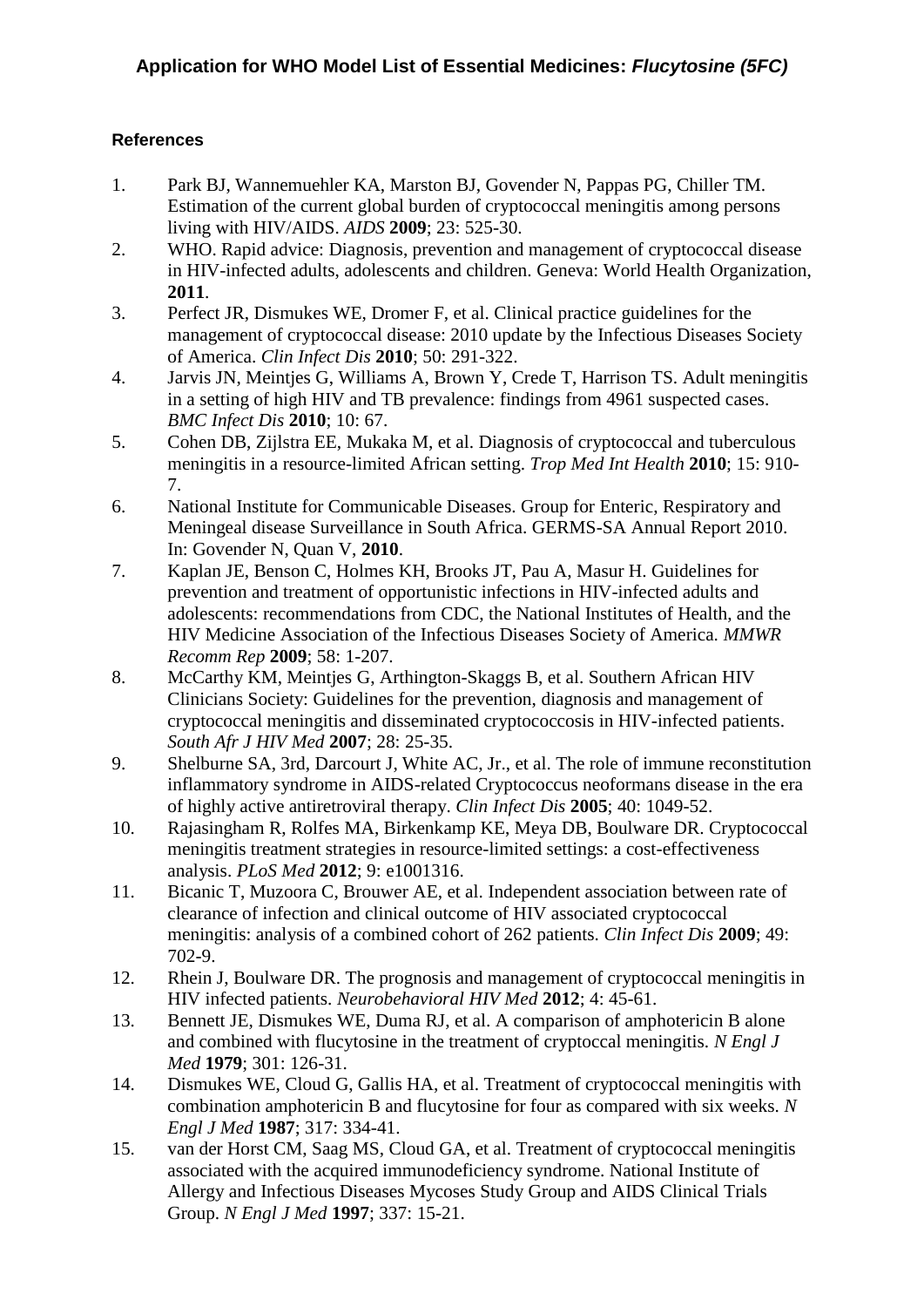- 16. Saag MS, Cloud GA, Graybill JR, et al. A comparison of itraconazole versus fluconazole as maintenance therapy for AIDS-associated cryptococcal meningitis. National Institute of Allergy and Infectious Diseases Mycoses Study Group. *Clin Infect Dis* **1999**; 28: 291-6.
- 17. Dromer F, Bernede-Bauduin C, Guillemot D, Lortholary O. Major role for amphotericin B-flucytosine combination in severe cryptococcosis. *PLoS One* **2008**; 3: e2870.
- 18. Dromer F, Mathoulin-Pelissier S, Launay O, Lortholary O. Determinants of disease presentation and outcome during cryptococcosis: the CryptoA/D study. *PLoS Med* **2007**; 4: e21.
- <span id="page-14-0"></span>19. Day JN, Chau TTH, Dung NT, et al. Combination antifungal therapy for HIV associated cryptococcal meningitis. Abstract M-1141a. In: Interscience Conference on Antimicrobial Agents and Chemotherapy (ICAAC). Chicago, IL, 2011.
- <span id="page-14-1"></span>20. Longley N, Muzoora C, Taseera K, et al. Dose response effect of high-dose fluconazole for HIV-associated cryptococcal meningitis in southwestern Uganda. *Clin Infect Dis* **2008**; 47: 1556-61.
- 21. Kisenge PR, Hawkins AT, Maro VP, et al. Low CD4 count plus coma predicts cryptococcal meningitis in Tanzania. *BMC Infect Dis* **2007**; 7: 39.
- <span id="page-14-6"></span>22. Wajanga BM, Kalluvya S, Downs JA, Johnson WD, Fitzgerald DW, Peck RN. Universal screening of Tanzanian HIV-infected adult inpatients with the serum cryptococcal antigen to improve diagnosis and reduce mortality: an operational study. *J Int AIDS Soc* **2011**; 14: 48.
- <span id="page-14-2"></span>23. Nussbaum JC, Jackson A, Namarika D, et al. Combination flucytosine and high-dose fluconazole compared with fluconazole monotherapy for the treatment of cryptococcal meningitis: a randomized trial in Malawi. *Clin Infect Dis* **2010**; 50: 338- 44.
- <span id="page-14-3"></span>24. Mayanja-Kizza H, Oishi K, Mitarai S, et al. Combination therapy with fluconazole and flucytosine for cryptococcal meningitis in Ugandan patients with AIDS. *Clin Infect Dis* **1998**; 26: 1362-6.
- <span id="page-14-4"></span>25. Bicanic T, Meintjes G, Wood R, et al. Fungal burden, early fungicidal activity, and outcome in cryptococcal meningitis in antiretroviral-naive or antiretroviralexperienced patients treated with amphotericin B or fluconazole. *Clin Infect Dis* **2007**; 45: 76-80.
- 26. Muzoora CK, Kabanda T, Ortu G, et al. Short course amphotericin B with high dose fluconazole for HIV-associated cryptococcal meningitis. *J Infect* **2012**; 64: 76-81.
- <span id="page-14-7"></span>27. Jackson AT, Nussbaum JC, Phulusa J, et al. A phase II randomized controlled trial adding oral flucytosine to high-dose fluconazole, with short-course amphotericin B, for cryptococcal meningitis. *AIDS* **2012**; 26: 1363-70.
- <span id="page-14-5"></span>28. Tansuphaswadikul S, Maek-a-Nantawat W, Phonrat B, Boonpokbn L, Mctm AG, Pitisuttithum P. Comparison of one week with two week regimens of amphotericin B both followed by fluconazole in the treatment of cryptococcal meningitis among AIDS patients. *J Med Assoc Thai* **2006**; 89: 1677-85.
- 29. Butler EK, Boulware DR, Bohjanen PR, Meya DB. Long term 5-year survival of persons with cryptococcal meningitis or asymptomatic subclinical antigenemia in Uganda. *PLoS One* **2012**; 7: e51291.
- 30. Chang CC, Dorasamy AA, Elliott JH, et al. HIV-infected patients with cryptococcal meningitis who attain CSF sterility pre-cART commencement experience improved outcomes in the first 24 weeks. Abstract 955. Conference on Retroviruses and Opportunistic Infections (CROI). Seattle, WA, **2012**.
- 31. Boulware DR, Meya DB, Bergemann TL, et al. Clinical features and serum biomarkers in HIV immune reconstitution inflammatory syndrome after cryptococcal meningitis: a prospective cohort study. *PLoS Med* **2010**; 7: e1000384.